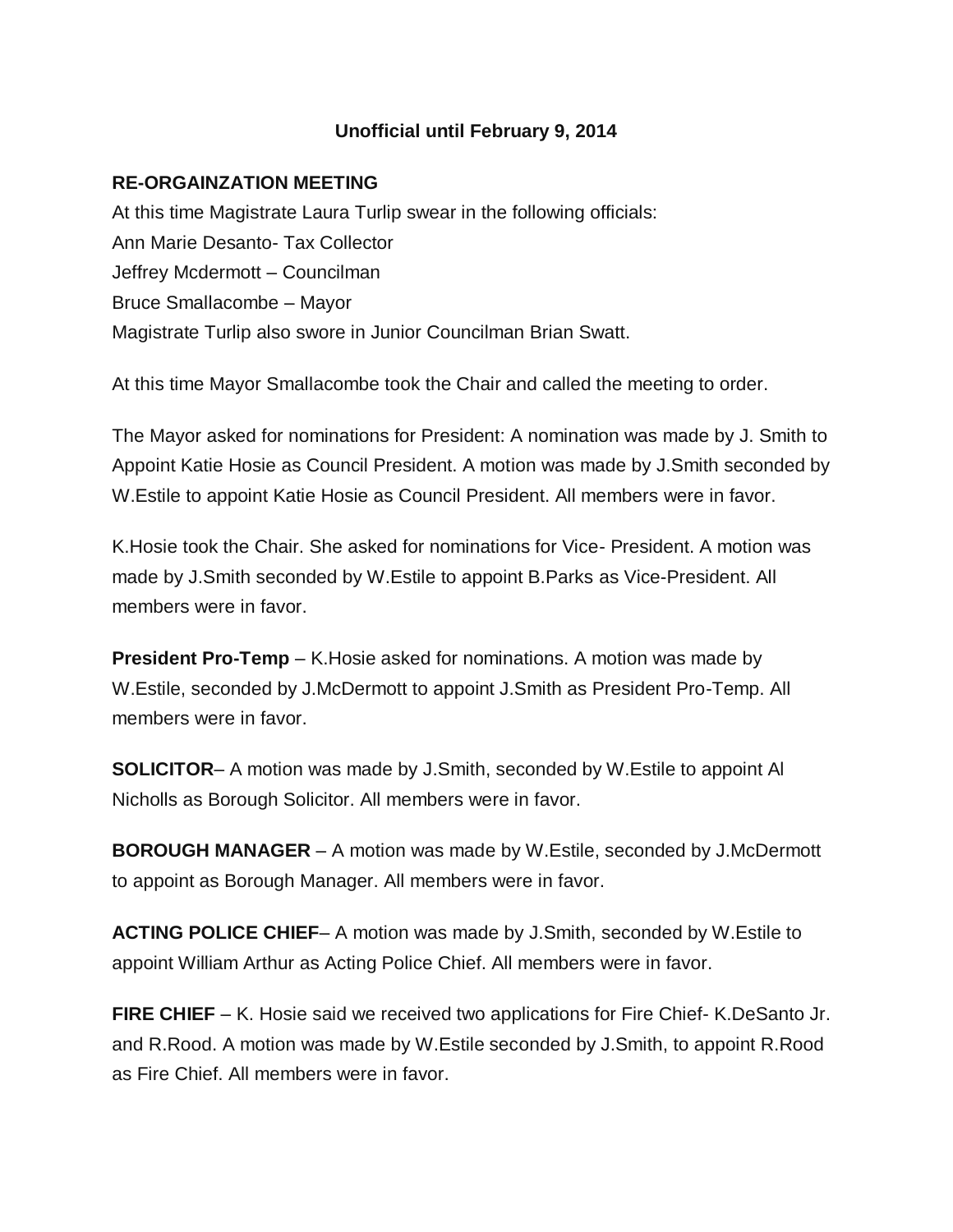**ZONING OFFICER** – A motion was made by J.Smith, seconded by J.McDermott to appoint R.Chase as Jermyn Zoning Officer. All members were in favor.

**EMA DIRECTOR**– A motion was made by W.Estile, seconded by J.Smith to appoint Ralph Bensing as Jermyns' EMA Director. All members were in favor.

**LST COLLECTOR**– A motion was made by J.Smith seconded by J.McDermott to appoint Joan Christian as Jermyn's LST Collector. All members were in favor.

**ENGINEER** – A motion was made by J.Smith, seconded by W.Estile to appoint Dennis Kutch as the Borough engineer. All members were in favor.

**AUDITOR**– A motion was made by J.Smith seconded by W.Estile to appoint Brain Kelly C.P.A. as Jermyn's Auditor. All members were in favor.

**DEPOSITORY**– A motion was made by J.Smith seconded by J.McDermott to appoint Community Bank as the Borough's depository. All members were in favor.

# **REGULAR MONTHLY MEETING FOR JANUARY, 2014**

On roll call the following members were present: J.McDermott, W.Estile, J.Smith and K. Hosie.Mayor Smallacombe and Attorney Nicholls were in attendance. J.Allan and R.Parks were absent.

**MINUTES**– J. Smith said he had a correction for the minutes of December 20, 2013. He would like the correction to state "Mr.Parks said I did make cuts and I asked for other things and I understand nobody is getting raises this year because there is no money" and Mr.Smith would like it to be put in the minutes as a correction. Mr.Smith said he would also like to put into the minutes that at the meeting that I said that, Mr. Parks was given the budget two weeks ahead of time and to study and to come back and make recommendations or suggestions to council which he never did, I would also like that added to the minutes.

K.Hosie asked the secretary to put the corrections on the web site and get corrected copies to council.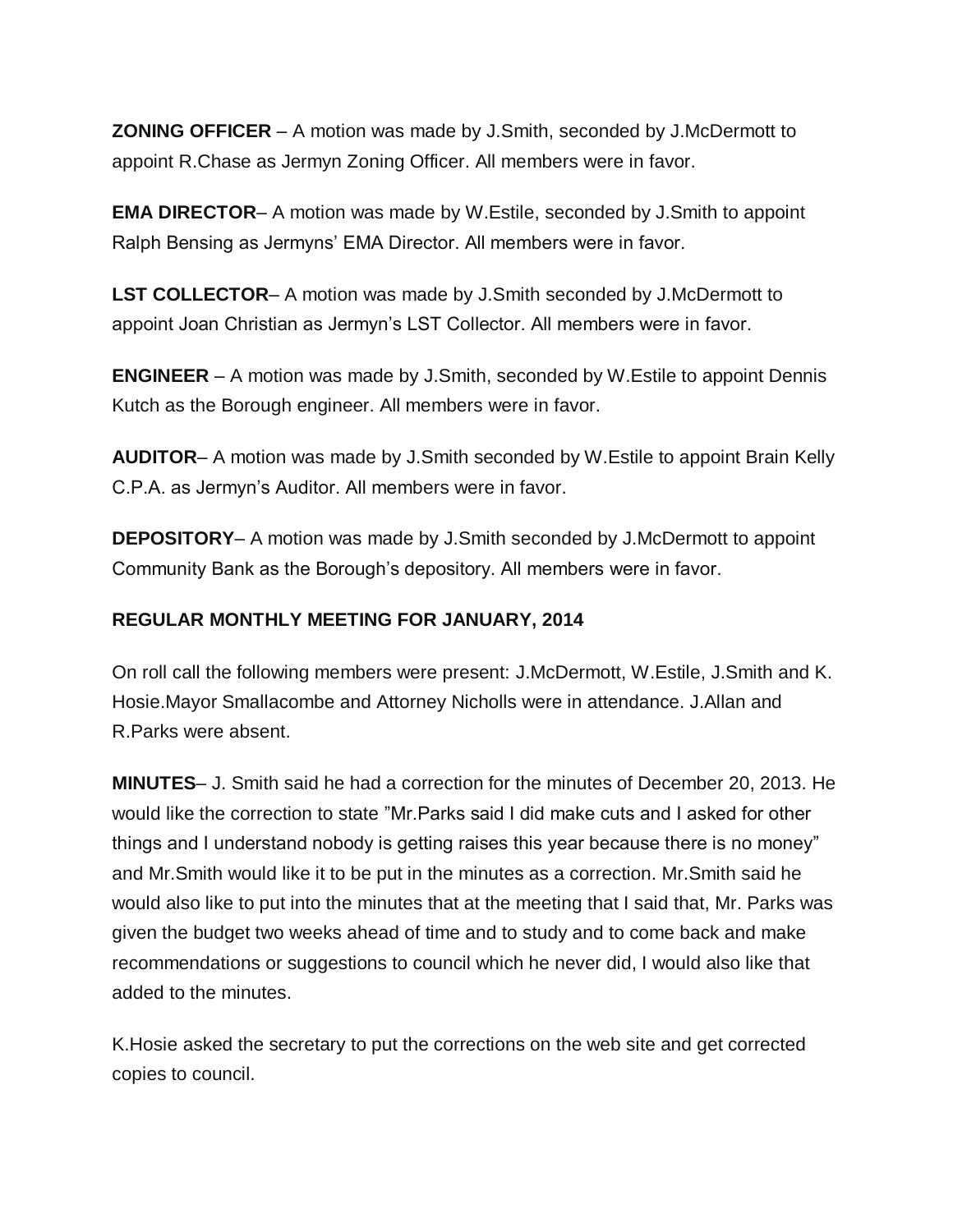A motion was made by W.Estile seconded by J.McDermott to adopt the minutes of December12 and December 20 with corrections. All members were in favor.

**FINANCIAL REPORT** –Beginning Balance- \$98,965.35 Deposits – \$100,252.24 including \$72,135.83 /Recycling grant Expenses -\$60,652.28 Ending Balance -\$138,565.32

A motion was made by W.Estile, seconded by J.Mcdermott to accept the financial report as presented. All members were in favor.

**MAYOR**– Mayor Smallacombe read from the police report that Jermyn had 7,614 incidents this year and Mayfield had 1,800, showing how active our police department is. This is a reflection on our police department from the Chief on down. He said the Events Committee met on Sunday, they will be having their annual dinner on Saturday, February 15 at St. Michaels, and they will be honoring A.J.Fuga, Joseph Hosie, Kevin Pittack and Tom Pidgeon who was one of the founders of Jermyn Sports.

The historical Society met on Sunday and are looking for potential places to display the artifacts. The Mayor said he obtained a picture of a man named John Wheeler dated 1898 and that he owned a grocery store on S.Washington Avenue in Jermyn.

K.Hosie thanked B.Parks and the DPW for the great job they did during the snow storm.

**FIRE CHIEF** – Chief Rood thanked council for his appointment. He said he is looking into an ordinance for abandoned buildings as they affect the firemen who have to go into these buildings.

**APPOINTMENT OF COUNCILMAN** –K.Hosie reported we received three letters for the council seat.

- 1. Randy Parry
- 2. Joanne Wilson
- 3. Jerry Bruno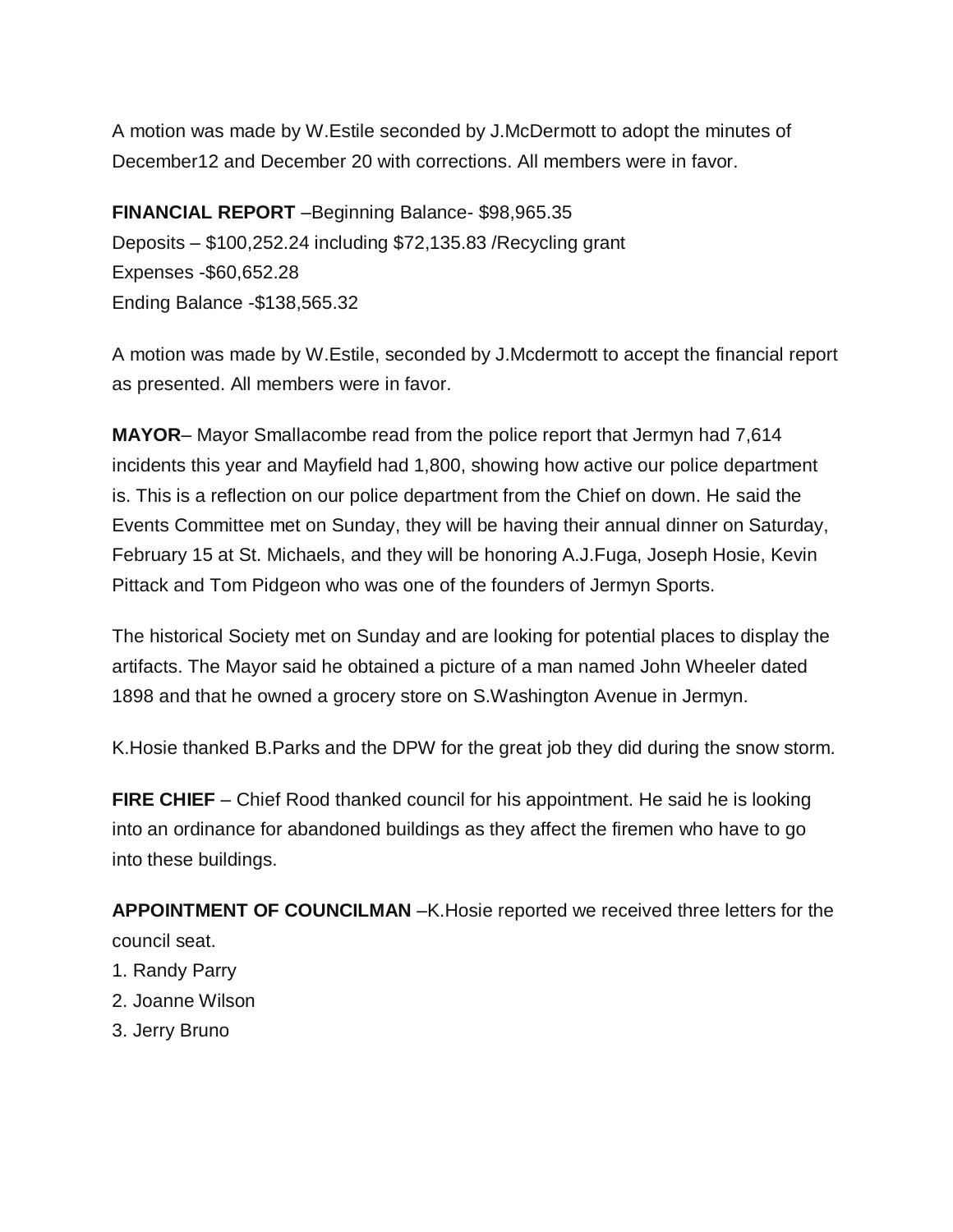A motion was made by W.Estile to appoint R.Parry, there was no second to the motion, K.Hosie asked three times for a second.

**J.Wilson** – A motion was made by J.Smith seconded by J.McDermott to appoint Joann Wilson to the council seat vacated by J.Mark. The motion carried 3 to 1, with W.Estile voting no.

**RESOLUTION EMPLOYEE QUESTIONS** – Attorney Nicholls read the resolution (copy on file in borough office) .The resolution designates certain people to respond to questions or inquiries concerning all borough employees. A motion was made by W.Estile to adopt the resolution, seconded by J. McDermott. The motion passed 3 to 1, with J.Smith voting no.

At this time J.Wilson was sworn in as a Jermyn councilwoman by Mayor Smallacombe.

**PUBLIC INPUT** – James Pidgeon asked why he received a parking ticket when it was a sunny day, there was nothing on the television. He said the streets were clear? The Mayor said we had 4 inches of snow, DPW plows one side and then the other side. Mr.Pidgeon said he was very unhappy. The Mayor said we need the roads open for fire trucks and emergency vehicles. Mr.Pidgeon said Archbald doesn't have alternate parking neither does Mayfield? The Mayor said our roads are in better shape, because we have alternate parking.

R.Rood said there have been problems with fire trucks, a bad situation. Some of the roads are too narrow without alternate parking.

Mr.Pidgeon asked that council do away with the law. K.Hosie said council will address it at the work session. Mr. Smith said this is a very hard decision, it is hard on the police and the Residents. Mr. Pidgeon asked how much revenue went through with this ordinance. He felt it was nothing but a money maker. Mr. Smith said he was not sure how much money went through writing tickets but he contributed to that fund the other day. Mr. Pidgeon asked if he was happy about it. Mr. Smith said no my son-in-law from Washington D.C. was ticketed on Christmas Eve, he was at church. And to get to the point, I understand a lot of people are unhappy and it is not an easy decision for this council to continue doing, but the main concern is the safety for the borough. Mr.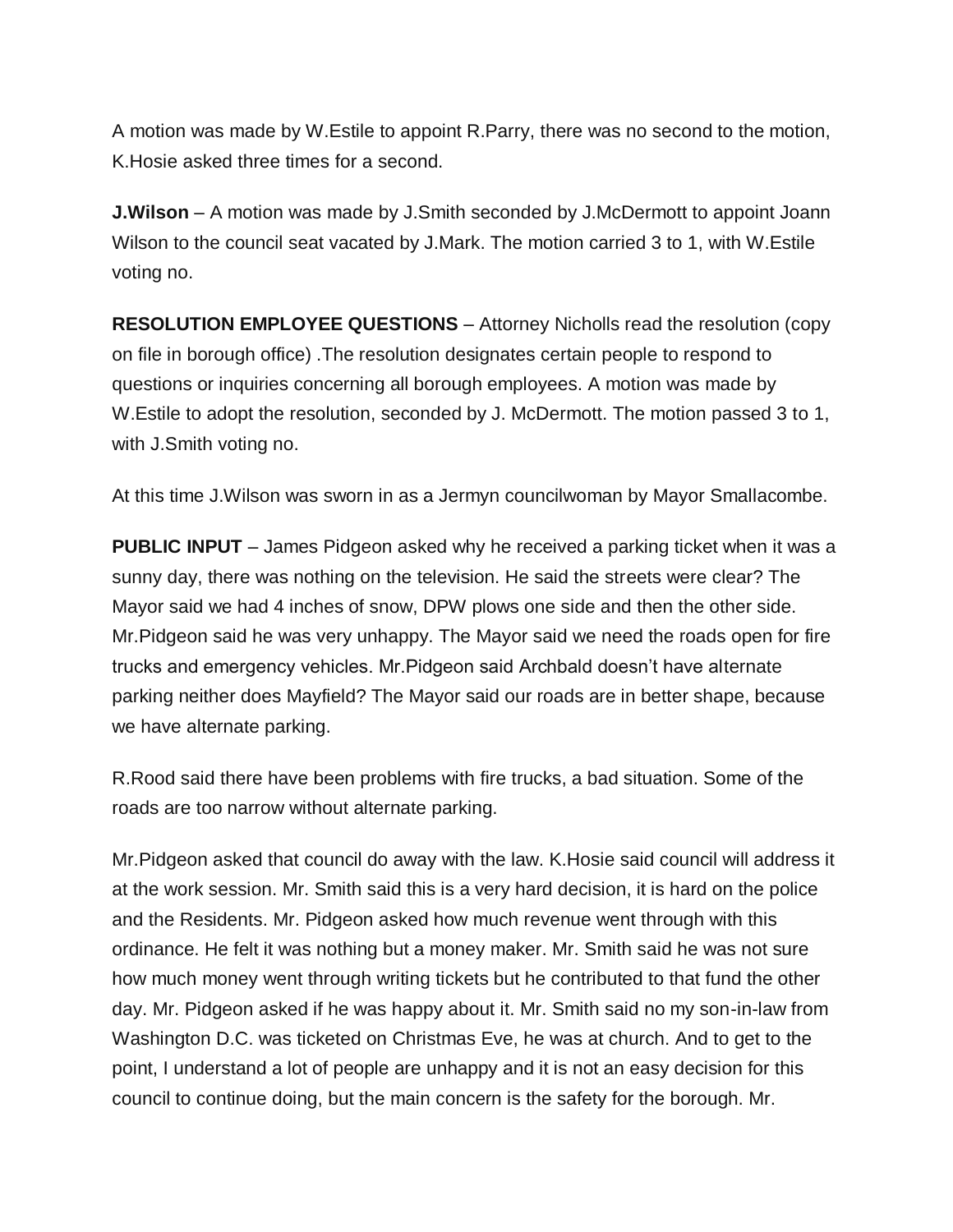Pidgeon said there has not been an incident in thirty, forty years. Mr.Smith said there might not have been one single incident. Mr. Rood said there may not have been an incident where we couldn't get through because the road was not open, but since then I could just about get my personal vehicle through and I would never get through with a fire truck. Mr.Pidgeon asked if it has happened in the last 13 years. Mr. Rood said absolutely and he has pictures and he will try to find them.

**INVOICES**– A motion was made by J.McDermott seconded by W.Estile to pay the invoices in the amount of \$3,189.34. All members were in favor.

**TAXING ORDINANCE**– Attorney Nicholls said the Taxing Ordinance allows the borough to levy and collect taxes and has been advertised. A motion was made by W.Estile seconded by J.Smith to adopt the taxing ordinance at 30 mills. All members were in favor.

Joanne Wilson thanked everyone for their votes and support.

K.Hosie said there is a LCAB dinner on January 16, all who want to go please let Debbie know. The borough pays for the dinner but if you do not attend you will have to reimburse the borough.

The Mayor thanked all the other applicants for council, for taking an interest.

A motion was made by W.Estile, seconded by J.Wilson to adjourn.

K.Hosie announced the work session will be on February 6 and the council meeting on February 13, both at 7:00 p.m.

# 2 Replies to "Council Minutes – January 6 2014"



jimpidgeon